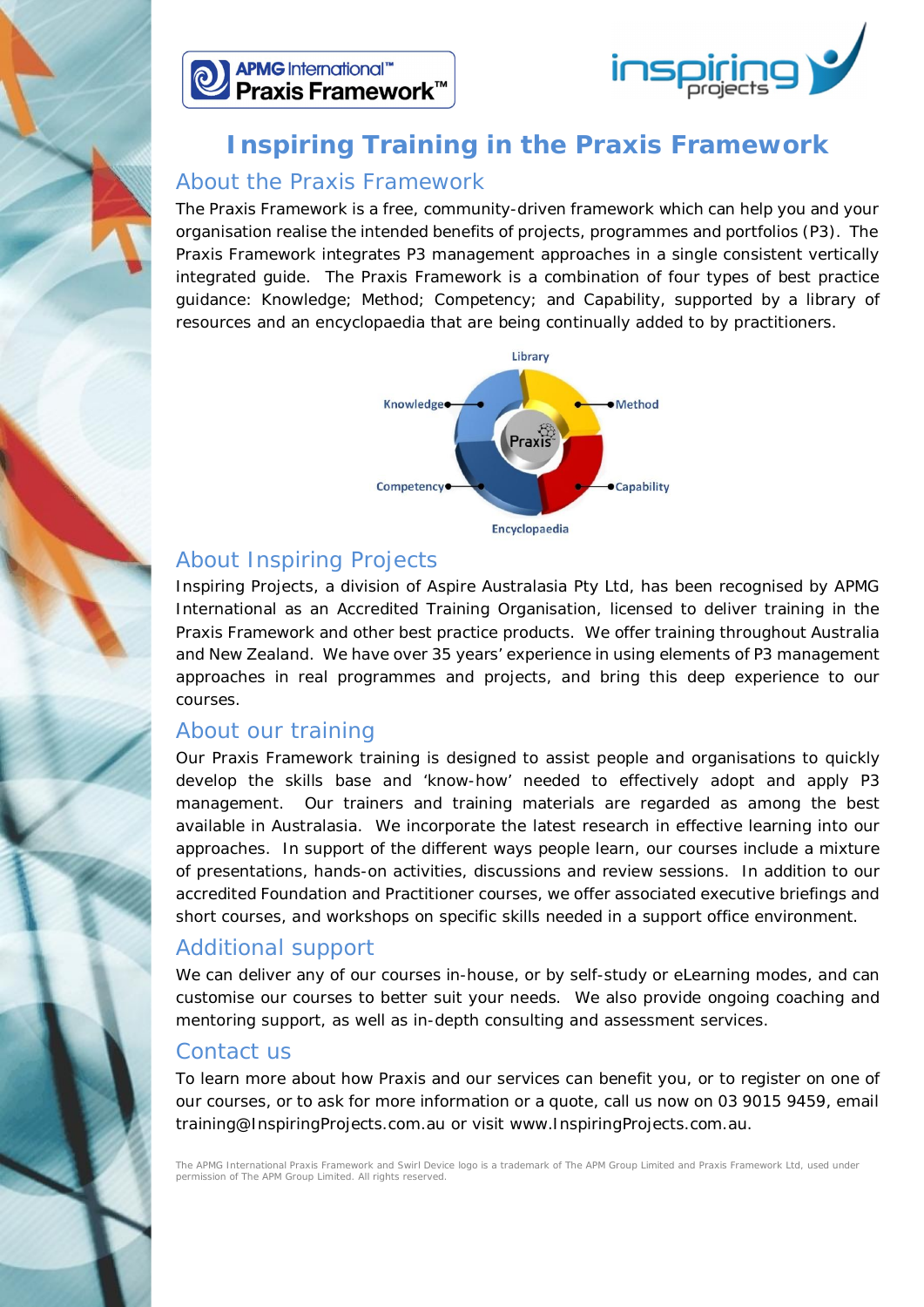## **Praxis Framework Combined Foundation and Practitioner Course**

| Course Code                    | PRXC5                                                                                                                                                                                                                                                                                                                                                                                                                                                                                         |
|--------------------------------|-----------------------------------------------------------------------------------------------------------------------------------------------------------------------------------------------------------------------------------------------------------------------------------------------------------------------------------------------------------------------------------------------------------------------------------------------------------------------------------------------|
| Overview                       | This course combines our Foundation and Practitioner courses.                                                                                                                                                                                                                                                                                                                                                                                                                                 |
|                                | The purpose of the Foundation qualification is to confirm that a candidate has sufficient knowledge<br>and understanding of the procedures, tools and techniques within the management functions of the<br>Praxis framework to be able to work with, or as a member of, a project or programme management<br>team working within a Praxis environment.                                                                                                                                        |
|                                | The purpose of the Practitioner qualification is to confirm whether the candidate has achieved<br>sufficient understanding of how to apply and tailor Praxis in a scenario situation.                                                                                                                                                                                                                                                                                                         |
| Course<br>Objectives           | By the end of the Foundation part of this course, delegates should understand the key elements of<br>the Praxis Framework:<br>The project, programme and portfolio environment;<br>Project and programme management functions;<br>Roles, processes and documentation used to manage project and programme lifecycle<br>phases;                                                                                                                                                                |
|                                | Interpersonal skills to support working in a project, programme and portfolio environment.                                                                                                                                                                                                                                                                                                                                                                                                    |
|                                | The Practitioner part of the course refines the delegate's understanding on how to apply and tailor the<br>Praxis Framework's project and programme management layers in a scenario based environment.                                                                                                                                                                                                                                                                                        |
|                                | Candidates will be well prepared for the certification exams.                                                                                                                                                                                                                                                                                                                                                                                                                                 |
| Who Should<br>Attend           | This course is aimed at current and aspiring project and programme managers. It is also relevant to<br>other people involved in the design, development and delivery of projects, programmes and<br>portfolios, including Sponsors, Project and Programme Board members, Business Change Managers,<br>Team Managers, Project and Programme assurance, administrative support and operational line<br>managers.                                                                                |
| Prerequisites                  | There are no prerequisites for the Combined course. Candidates for the Practitioner exam must have<br>passed the Foundation exam.                                                                                                                                                                                                                                                                                                                                                             |
| Course<br>Content              | This course covers the following topics:<br>The context of P3 management;<br>$\bullet$<br>The core elements of Praxis - knowledge, method, competency, capability;<br>$\bullet$<br>Integrative functions - planning, control, assurance, business case, information, organisation and<br>$\bullet$<br>stakeholders;<br>Delivery functions - scope, schedule, risk, finance, resources and change;<br>$\bullet$<br>P3 management processes;<br>$\bullet$<br>Interpersonal skills.<br>$\bullet$ |
|                                | The course will have time for discussions and group exercises giving you the chance to discuss your<br>own projects and programmes, and how you could apply the Praxis Framework in your organisation.                                                                                                                                                                                                                                                                                        |
|                                | The course refers to content available at praxisframework.org. Delegates should register online.                                                                                                                                                                                                                                                                                                                                                                                              |
| Included<br>with the<br>course | Delegate Workbook including activities, discussions, quizzes and sample exams;<br>Our Praxis Framework Desk Reference Chart;<br>Foundation Exam and Practitioner Exam (for those requiring certification)                                                                                                                                                                                                                                                                                     |
|                                | For the certification course, a pre-course pack consisting of the Pre-Course Reading Guide can be sent<br>to participants who complete registration at least 10 days before scheduled course start. We do<br>recommend that participants complete 5 hours of pre-course reading, but this is not mandatory.                                                                                                                                                                                   |
| Delivery                       | In-house workshop or classroom-style certification course over 5 days.<br>eLearning offerings available.                                                                                                                                                                                                                                                                                                                                                                                      |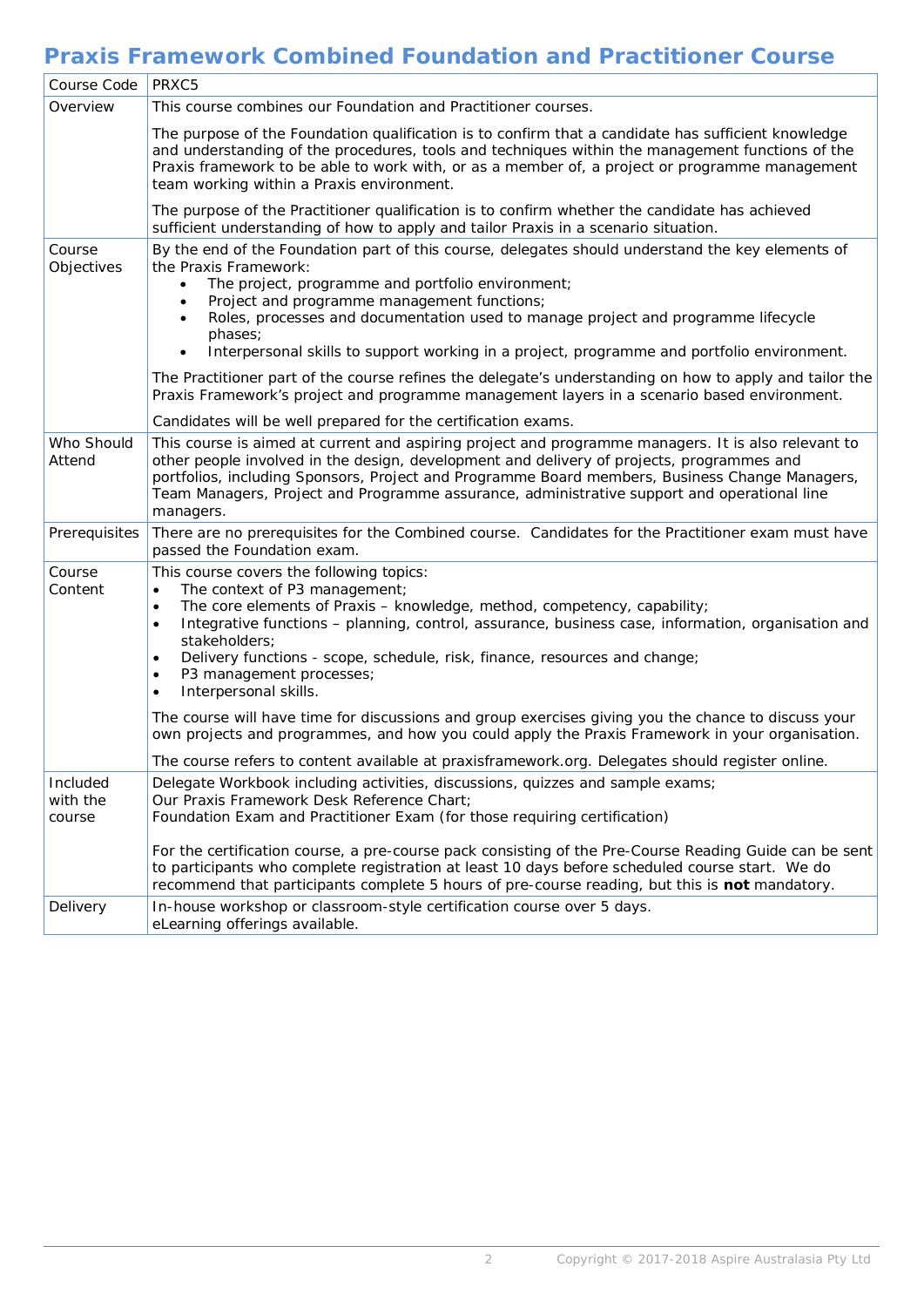# **Praxis Framework Foundation Course**

| Course Code                    | PRXF <sub>2</sub>                                                                                                                                                                                                                                                                                                                                                                                                                                                                                                                                                                                                                                                                                       |
|--------------------------------|---------------------------------------------------------------------------------------------------------------------------------------------------------------------------------------------------------------------------------------------------------------------------------------------------------------------------------------------------------------------------------------------------------------------------------------------------------------------------------------------------------------------------------------------------------------------------------------------------------------------------------------------------------------------------------------------------------|
| Overview                       | The purpose of the Foundation qualification is to confirm that a candidate has sufficient knowledge<br>and understanding of the procedures, tools and techniques within the management functions of the<br>Praxis Framework to be able to work with, or as a member of, a project or programme management<br>team working within a Praxis Framework environment.                                                                                                                                                                                                                                                                                                                                        |
| Course<br>Objectives           | By the end of the Foundation part of this course, delegates should understand the key elements of<br>the Praxis Framework:<br>The project, programme and portfolio environment;<br>Project and programme management functions;<br>$\bullet$<br>Roles, processes and documentation used to manage project and programme lifecycle<br>phases;<br>Interpersonal skills to support working in a project, programme and portfolio environment.<br>$\bullet$<br>Candidates will be well prepared for the certification exams.                                                                                                                                                                                 |
| Who Should<br>Attend           | This course is aimed at current and aspiring project and programme managers. It is also relevant to<br>other people involved in the design, development and delivery of projects, programmes and<br>portfolios, including Sponsors, Project and Programme Board members, Business Change Managers,<br>Team Managers, Project and Programme assurance, administrative support and operational line<br>managers.                                                                                                                                                                                                                                                                                          |
| Prerequisites                  | There are no prerequisites for the course, although some exposure to project or programme<br>management would be useful.                                                                                                                                                                                                                                                                                                                                                                                                                                                                                                                                                                                |
| Course<br>Content              | This course covers the following topics:<br>The context of P3 management;<br>$\bullet$<br>The core elements of Praxis - knowledge, method, competency, capability;<br>$\bullet$<br>Integrative functions – planning, control, assurance, business case, information, organisation and<br>$\bullet$<br>stakeholders;<br>Delivery functions - scope, schedule, risk, finance, resources and change;<br>$\bullet$<br>P3 management processes;<br>$\bullet$<br>Interpersonal skills.<br>$\bullet$<br>The course will have time for discussions and group exercises giving you the chance to discuss your<br>own projects and programmes, and how you could apply the Praxis Framework in your organisation. |
|                                | The course refers to content available at praxisframework.org. Delegates should register online.                                                                                                                                                                                                                                                                                                                                                                                                                                                                                                                                                                                                        |
| Included<br>with the<br>course | Delegate Workbook including activities, discussions, quizzes and sample Foundation exams;<br>Our Praxis Framework Desk Reference Chart;<br>Foundation Exam (for those requiring certification)<br>A pre-course pack consisting of a Pre-Course Reading Guide can be sent to participants who complete<br>registration at least 10 days before scheduled course start. We do recommend that participants<br>complete 5 hours of pre-course reading, but this is not mandatory.                                                                                                                                                                                                                           |
| Delivery                       | In-house workshop or classroom-style certification course over 3 days.<br>Self Study and eLearning offerings available.                                                                                                                                                                                                                                                                                                                                                                                                                                                                                                                                                                                 |